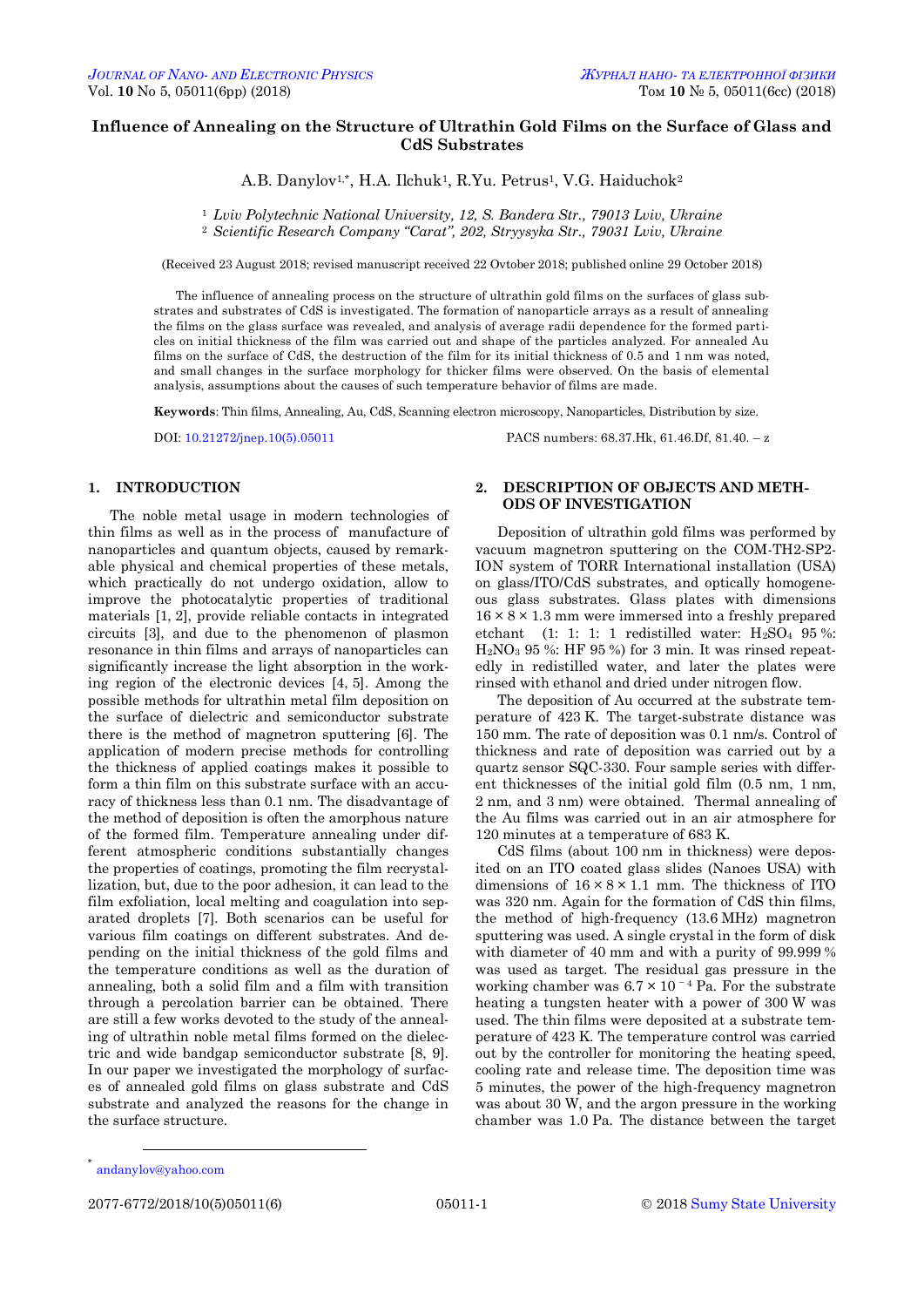and the substrate was 60 mm. The film thickness was measured with a Veeco Dektak 8 profilometer. The average rate of film deposition was 0.3 nm/s.

Ultrathin films of gold on the CdS surface were deposited by magnetron sputtering again on the same TORR International installation at a substrate temperature of 423 K. The deposition rate was 0.1 nm/c. The film thickness was controlled by a quartz resonator SQC-330 with an accuracy up to 0.5 %. As for the case of gold on glass samples, four different sample series were made on the CdS surface with initial thickness of gold films (0.5 nm, 1 nm, 2 nm, and 3 nm). The sample annealing was carried out for 2 hours at a temperature of 683 K and at normal atmospheric pressure.

The study of the surface morphology for the samples with arrays of gold nanoparticles on the glass substrate and annealed gold films on the surface of CdS was performed by scanning electron microscope Hitachi SU-70 with a built-in microanalyzer and by a field emission scanning electron microscope JEOL JSM-6700F. Analysis of the distribution of gold particles on the surface of the glass substrate was carried out in the software package ImageJ. Only particles with an ellipticity of 0.6 to 1 were taken into account. In addition, individual particles that merged as well as the parts of images with distortions related to accelerating voltage jumps were excluded from the analysis.

### **3. DESCRIPTION AND ANALYSIS OF THE RE-SULTS**

For all samples with different thicknesses of gold films, deposited both on glass and on CdS, the films were homogeneous and without ruptures. The annealing significantly changed the surface morphology and revealed the dependence of its results on the initial thickness of the films.

### **3.1 Analysis of Gold Films on Glass After Aannealing**

After annealing, as a result of film destruction and coagulation, the arrays of gold nanoparticles formed on the surface of glass substrates. Similar results we already have obtained for thicker gold films [7].

The images of gold nanoparticles on the surface of glass substrates obtained with an electron microscope are characterized by a sufficiently high quality, with a clear distinction between individual nanoparticles (Fig. 1), but in some photographs there are streaks due to charge accumulation on the surface of the samples and voltage jumps.



**Fig. 1** – SEM images of gold nanoparticles on the surface of glass substrate for samples with initial thickness of the deposited film (a) 0.5 nm, (b) 1 nm, (c) 2 nm, and (d) 3 nm

The analysis of size distribution for gold particles was carried out in the ImageJ program, and then the distribution histograms were constructed and their maxima determined. For all sample series, the size distribution is close to normal (Fig. 2). With the in-

#### crease

in the initial thickness of the film, the maxima of the distributions move toward larger particles and, in general, particles of increasingly large size appear on the surface.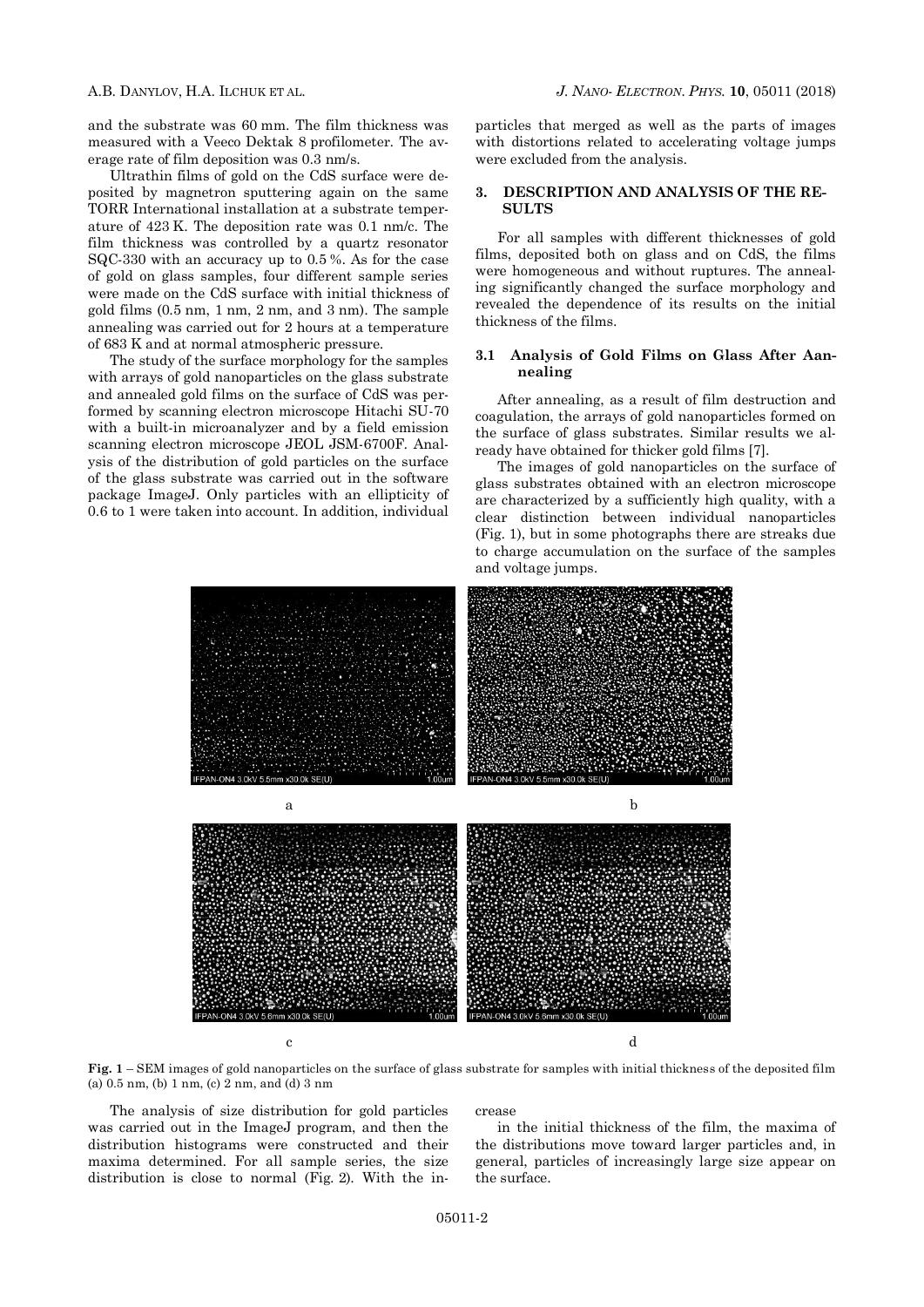

**Fig. 2** – Distributions by size of gold nanoparticles on the surface of glass substrate for samples with initial thickness of the deposited film (a) 0.5 nm, (b) 1 nm, (c) 2 nm, and (d) 3 nm

After the heat treatment of the thinnest films, the particles in the distributions have the smallest dimensions. The largest number of particles per histogram has a radius of about 11 nm. The obtained distribution has the shape close to the Gaussian curve. According to the data of ImageJ, the average particle radius was 9.8 nm. Error of computing was 10 %.

On a histogram for the arrays of nanoparticles formed by the annealing of samples with gold films of thickness  $D = 1.0$  nm, there are practically no particles with large radii. The resulting distribution also has a shape close to the Gaussian distribution. According to the ImageJ data, the average particle radius was 15.0 nm. Error of computing was 6 %.

For particles formed by the annealing of films of thickness  $d = 2.0$  nm, unlike the two previous series of samples, the number of particles on the histogram with a large radius and their average size increases. According to the ImageJ data, the average particle radius was 18.0 nm. Error of computing was 14 %.

For an array of nanoparticles, obtained by annealing the samples with gold films of thickness  $d = 3.0$  nm, the average particle radius was 19.1 nm. Error of computing was 17 %.

The graphic dependence of average radius of a gold nanoparticle on the initial thickness of the film is given in Fig. 3. The resulting graph can be approximated by the Boltzmann curve (shown by solid line in Fig. 3),

which corresponds to the equation:

$$
R = C_1 + \frac{C_2}{1 + \exp(\frac{d - C_3}{C_4})}
$$

,

where  $C_1 = 19.10637$ ,  $C_2 = -305.20621$ ,  $C_3 = -16.55749$ , *C<sup>4</sup>* = 6.22477.



**Fig. 3** – Dependence of average radius of gold nanoparticles on the surface of glass substrate on the initial thickness of gold film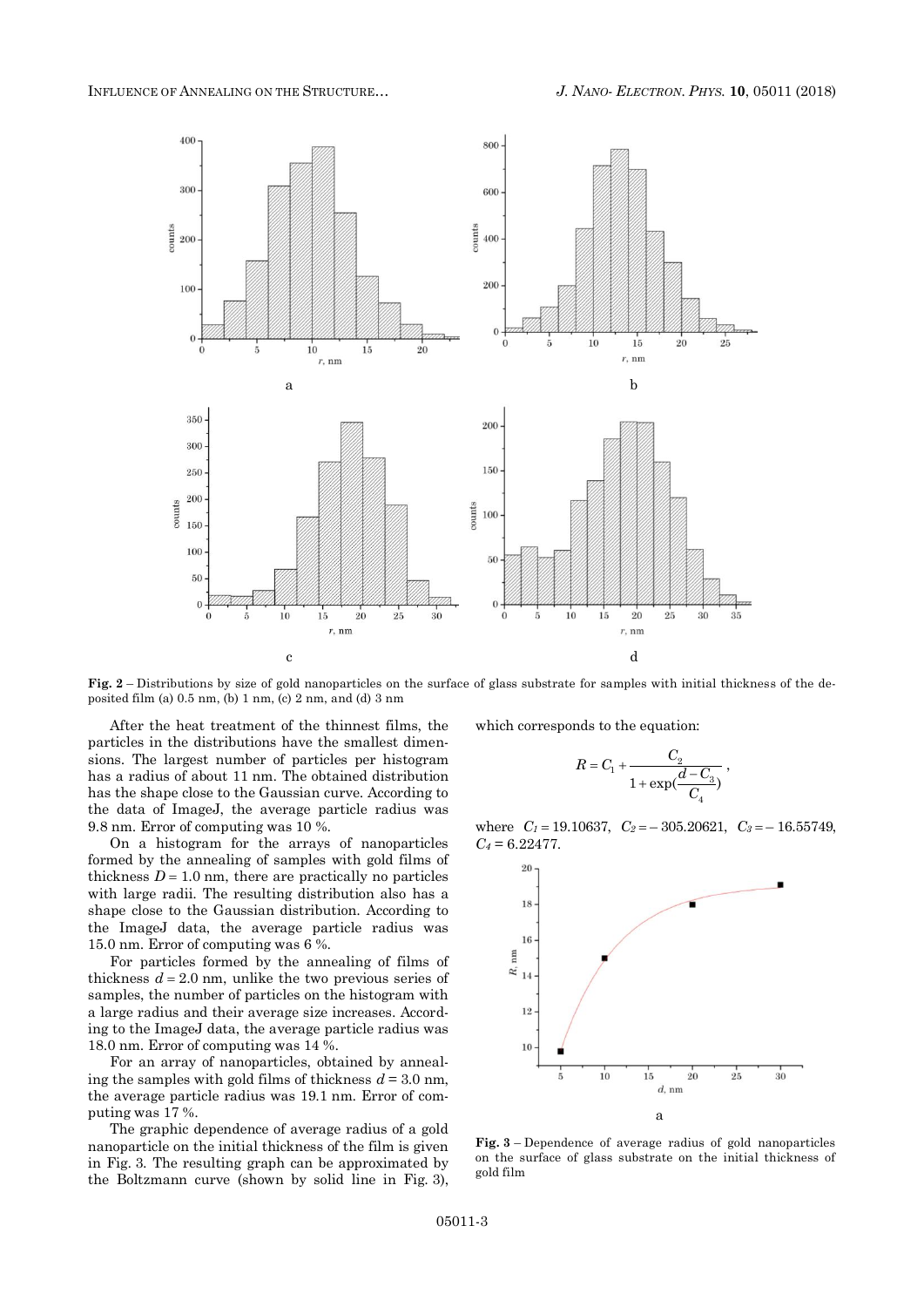The shape of nanoparticles that are formed on the surface after annealing has become the object of our further analysis. We proceeded from the basic assumption that the particles have the shape of oblate spheroid. We calculated the average half-height of the nanoparticles. The volume of the gold film deposited on the surface of glass substrate was calculated by the formula:

$$
V_G = xyh,\t\t(1)
$$

where *x*, *y* are the geometric dimensions of SEM image region, *h* is the height of the deposited gold film.

We believed that gold deposited homogeneously and did not have air gaps. On the other hand, from the analysis of microscope images, the total volume of gold in the region of annealed sample, shown in the image:

$$
V_G = NV_1,\tag{2}
$$

where *N* is the number of particles;  $V_1 = (4/3)\pi a^2 c$  is the volume of spheroidal particle, *a* and *c* are spheroid semiaxes. If we assume that gold does not sublimate, then, taking into account the previous formulas, the final formula for half-height of a nanoparticle will have the form:

$$
c = \frac{3V_G}{4\pi R^2 N},\tag{3}
$$

where  $R = a$  is the mean particle radius in *z*-section.

By formula (3), we determined the values of semiaxes of spheroidal particles oblate in *z*-direction for particles formed by the annealing of gold films with different initial thickness (Table 1).

| <b>Table 1</b> – Parameters of spheroidal particles |  |  |
|-----------------------------------------------------|--|--|
|-----------------------------------------------------|--|--|

| Initial gold film<br>thickness | Parameters of spheroidal<br>particles |          |
|--------------------------------|---------------------------------------|----------|
| $d$ , nm                       | $a$ , nm                              | $c$ , nm |
| 0.5                            | 9.8                                   | 5.4      |
| 10                             | 15.0                                  | 37       |
| $2.0\,$                        | 18.0                                  | 62       |
|                                | 191                                   |          |

## **3.2 Analysis of Gold Films on CdS After Annealing**

Annealing of gold films on the surface of CdS under the same conditions as the annealing of films of similar thicknesses on the glass surface did not allow the formation of arrays of nanoparticles (Fig. 4). For the smallest thicknesses of the films, the annealing results in partial exfoliation and destruction of the films, for films of greater thickness, the appearance of sites with openings is observed, and for films of thickness greater than 2 nm we observed only some distortion of the initially homogeneous deposited films.





**Fig. 4** – SEM images of gold films on the CdS surface for samples with initial thickness of deposited gold film (a) 0.5 nm, (b) 1 nm, (c) 2 nm, and (d) 3 nm.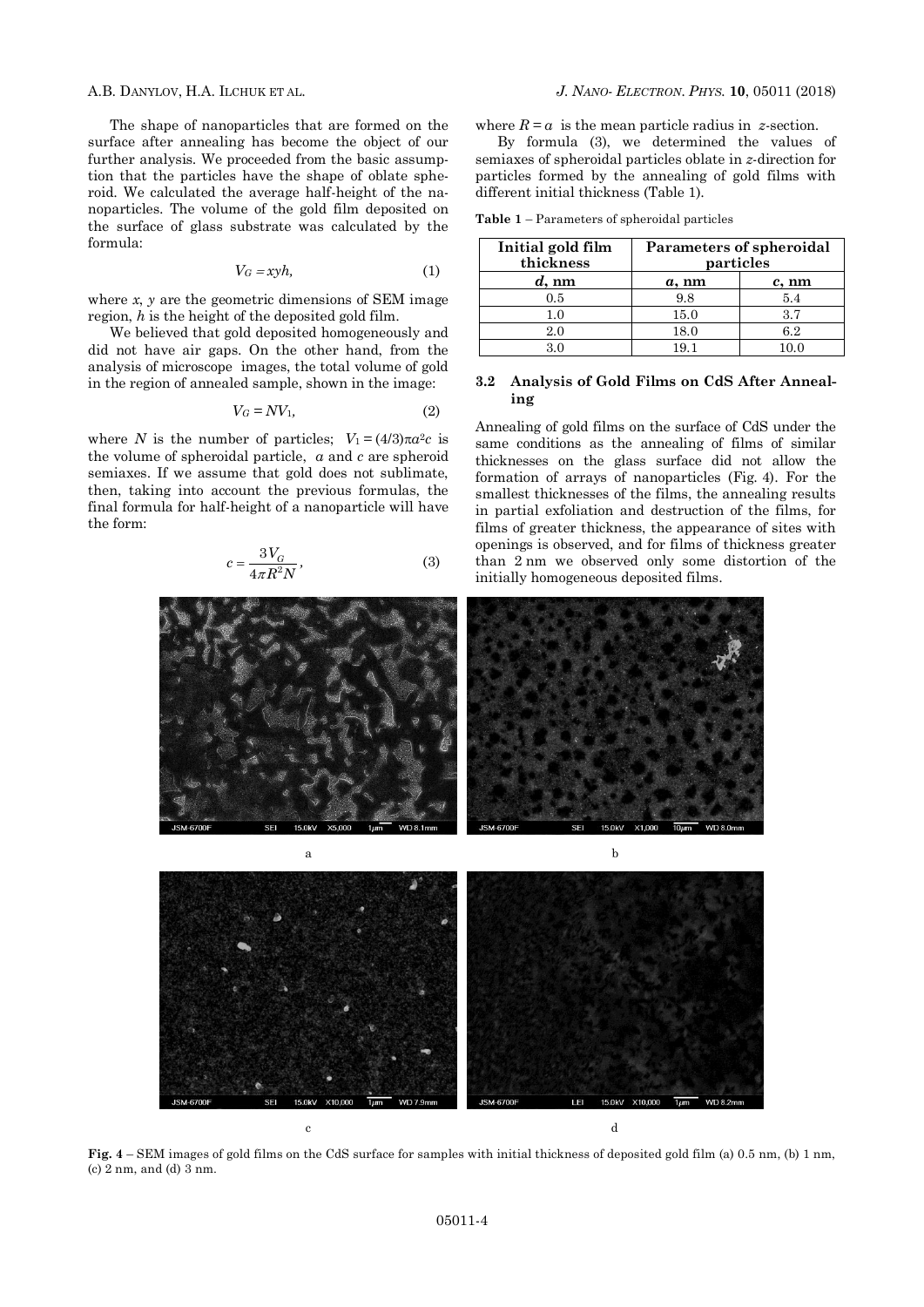To clarify such different behavior of the gold film on the CdS surface, we carried out the elemental analysis for different areas of the annealed samples with an initial film thickness of 0.5 nm. The analysis was carried out in the region of the island gold film (region 1 in Fig. 5), and outside, where the texture of the CdS film (region 2) is visible.



**Fig. 5** – The regions of elemental analysis

Microanalysis by elements showed that a significant difference in the chemical composition of the two different regions consists in excess of cadmium in the region with island film. Since microanalysis is carried out at depths up to several microns, even if there was an excess of cadmium in the film, this would have a negligible effect on the total percentage content of the whole region volume. However, taking into account that Cd is a more volatile component of the compound, and the gold film prevents its escape during the annealing, the differences in the content of Cd become clear. Situation with content of sulfur is something different. The differences in composition of sulfur for the two regions give the result that exceeds the measurement error, and therefore in the first region, in fact, there is more sulfur. This excess of sulfur can form complexes with gold, greatly improving adhesion properties for structure of gold film at CdS substrate due to the affinity of sulfur ions with gold. As a result, the film adheres sufficiently to the surface of the CdS substrate and the energy supplied to the film by annealing is not enough to overcome the adhesion forces.

**Table 2** – Mass content of elements in the investigated regions (%)

| 0-K  | S-K      | $Cd-L$   | $Au-M$    |
|------|----------|----------|-----------|
| 29.6 | 3.5      | $16.3\,$ | Q<br>1. U |
| ⊥.u  | $^{2.5}$ | 8.6      |           |

**Table 3** – Atomic content of elements in the investigated regions (%)

| 0-K  | S-K      | $Cd-L$   | Au-M           |
|------|----------|----------|----------------|
| 48.3 | 2.9      | $^{3.8}$ | ാ<br>$\rm 0.3$ |
|      | $^{1.8}$ | $^{1.8}$ | റാ             |

Surprisingly, for thicker gold films and more gentle annealing regimes [10, 11] we have obtained the arrays of nanoparticles, presumably of gold, that can be reasoned by shorter time of thermal treatment.

### **4. CONCLUSIONS**

The method of high-frequency magnetron sputtering with further film annealing is an effective way of formation of gold nanoparticle arrays on the glass surface using a "top-down" method. In this case, the array of nanoparticles, which have the form of oblate spheroids, is characterized by sufficiently narrow size distribution. Changing the initial thickness of the deposited film, it is possible to obtain the required average sizes of gold nanoparticles in a sufficiently wide radius range from several to several dozen nanometers. The obtained results can be directly used in devices operating on the phenomenon of plasmon resonance. Annealing of ultrathin gold films on the surface of CdS leads only to a partial exfoliation of the thinnest gold films, and for films of thickness 2 nm or more only small changes in the morphology of their surface are observed. In our view, this behavior of the film during annealing is due to the formation of gold and sulfur complexes, which will probably allow this approach to be used when creating organic solar cells with the inclusion of a CdS layer with gold to enhance the structure photocatalytic properties.

# **Вплив відпалювання на структуру ультратонких плівок золота на поверхні підкладок із скла та CdS**

### А.Б. Данилов<sup>1</sup>, Г.А. Ільчук<sup>1</sup>, Р.Ю. Петрусь<sup>1</sup>, В.Г. Гайдучок<sup>2</sup>

<sup>1</sup> *Національний університет Львівська політехніка, вул. Ст. Бандери, 12, 79013 Львів, Україна* <sup>2</sup> *Науково-виробниче підприємство «Карат», вул. Стрийська, 202, 79031 Львів, Україна*

Досліджено вплив відпалювання на структуру ультратонких плівок золота на поверхнях скляних підкладок і підкладок з CdS. Виявлено утворення масивів наночастинок при відпалі плівок на поверхні скла, проведено аналіз залежності середніх радіусів утворених частинок від початкової товщини плівки та проаналізовано форму частинок. Для відпалених плівок на поверхні CdS зауважено руйнування плівки для її початкової товщини 0.5 та 1 нанометрів, та зафіксовано малі зміни морфології поверхні для товщих плівок. На базі елементного аналізу зроблено припущення про причини такої температурної поведінки плівок.

**Ключевые слова**: Тонкі плівки, Відпалювання, Au, CdS, Сканувальна електронна мікроскопія, Наночастинки, Розподіл за розмірами.